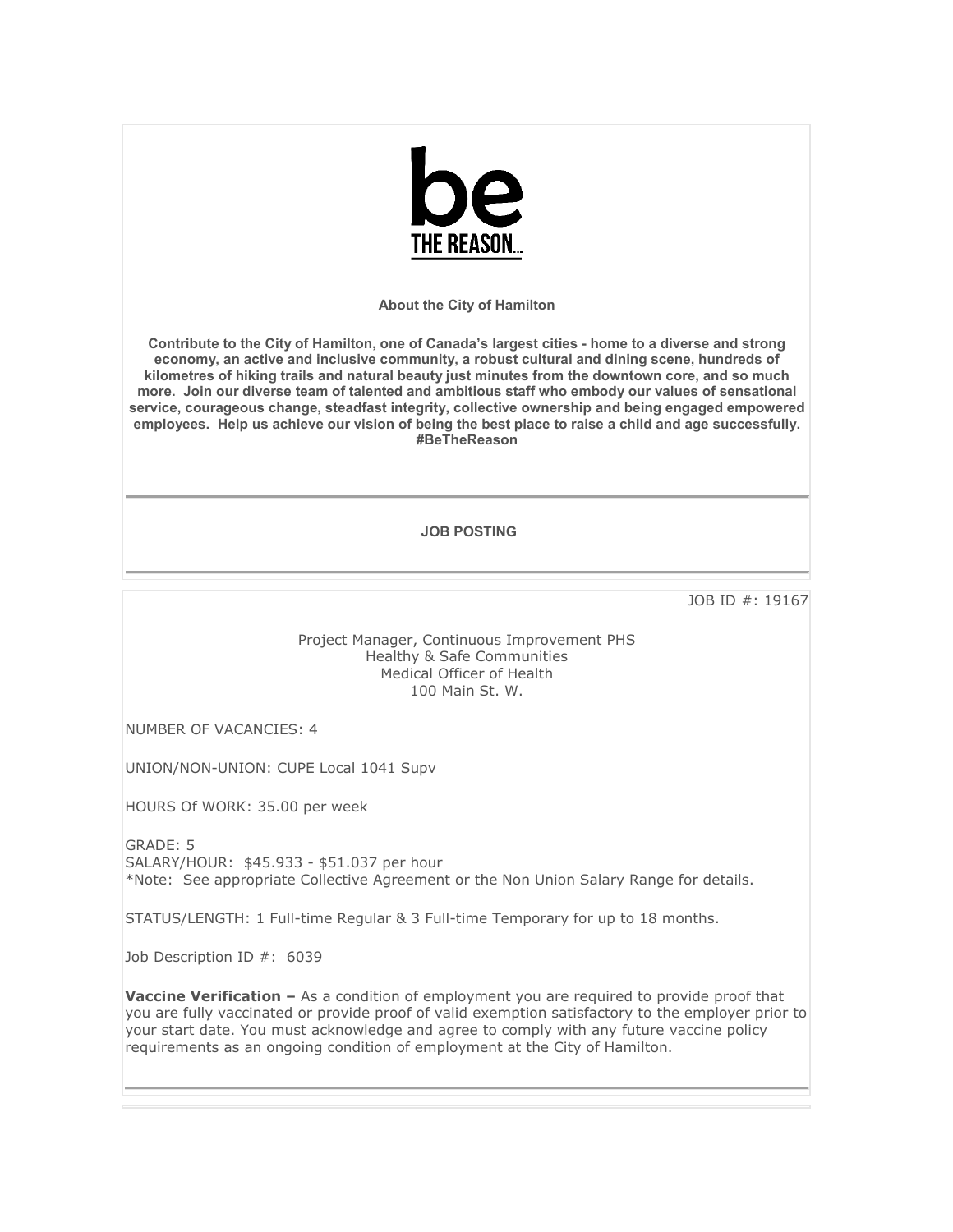## SUMMARY OF DUTIES

Reporting to the Manager, Data Management (PHS), the Project Manager is responsible for managing projects and is accountable for ensuring that project management duties are delivered through the effective and efficient use of financial and internal and external human resources.

The primary focus for this position is implementation of strategic assignments to support the recovery of Public Health's programs and services.

Managing projects in a variety of staff resource configurations, or working as a sole contributor, the Project Manager is accountable for ensuring that assigned projects are delivered with due consideration to the identification and control of project scope, schedule, cost and the management of associated risks. The Project Manager provides leadership, guidance, technical competence, innovative problem solving, and achieves results through effective teamwork.

The Project Manager uses a "best practices" approach in seeking new methods, systems, research and analysis to support continuous improvement in the delivery of services provided by Public Health Services.

The Project Manager investigates and recommends innovative/creative policies and business processes for improving organizational effectiveness and efficiency.

## GENERAL DUTIES

Manage specific projects and investigative assignments such as business process reviews, process improvements or re-engineering, implementation of software to support re-designed business processes, cost-benefit analyses, benchmarking studies, assessment of service delivery compliance with legislated standards, accreditation, training and employee development program, department's performance measurement and monitoring frameworks.

Define and document project requirements and develop the project charter, scope, deliverables, timelines, resource requirements, and identify project risks. Confirm and secure funding and commitment from the project sponsor, stakeholders and project team members.

Responsible for project plan development and project resource planning along with the following:

- identification of project tasks
- estimated costs
- project schedules
- milestones and budget
- identification of project resources and skill requirements
- recruit project staff, coordinate and assign work
- determine allocation of financial resources to project tasks

Promote teamwork and provide direction to cross-functional teams, provide clearly defined goals and objectives, provide advice to staff on project issues and problem resolution. The project team may involve external stakeholders

Negotiate with vendors and contractors for supply of services.

Prepare oral and written presentations to management and Board of Health and report regularly on the status of projects, milestone achievement, fiscal status, change and risk